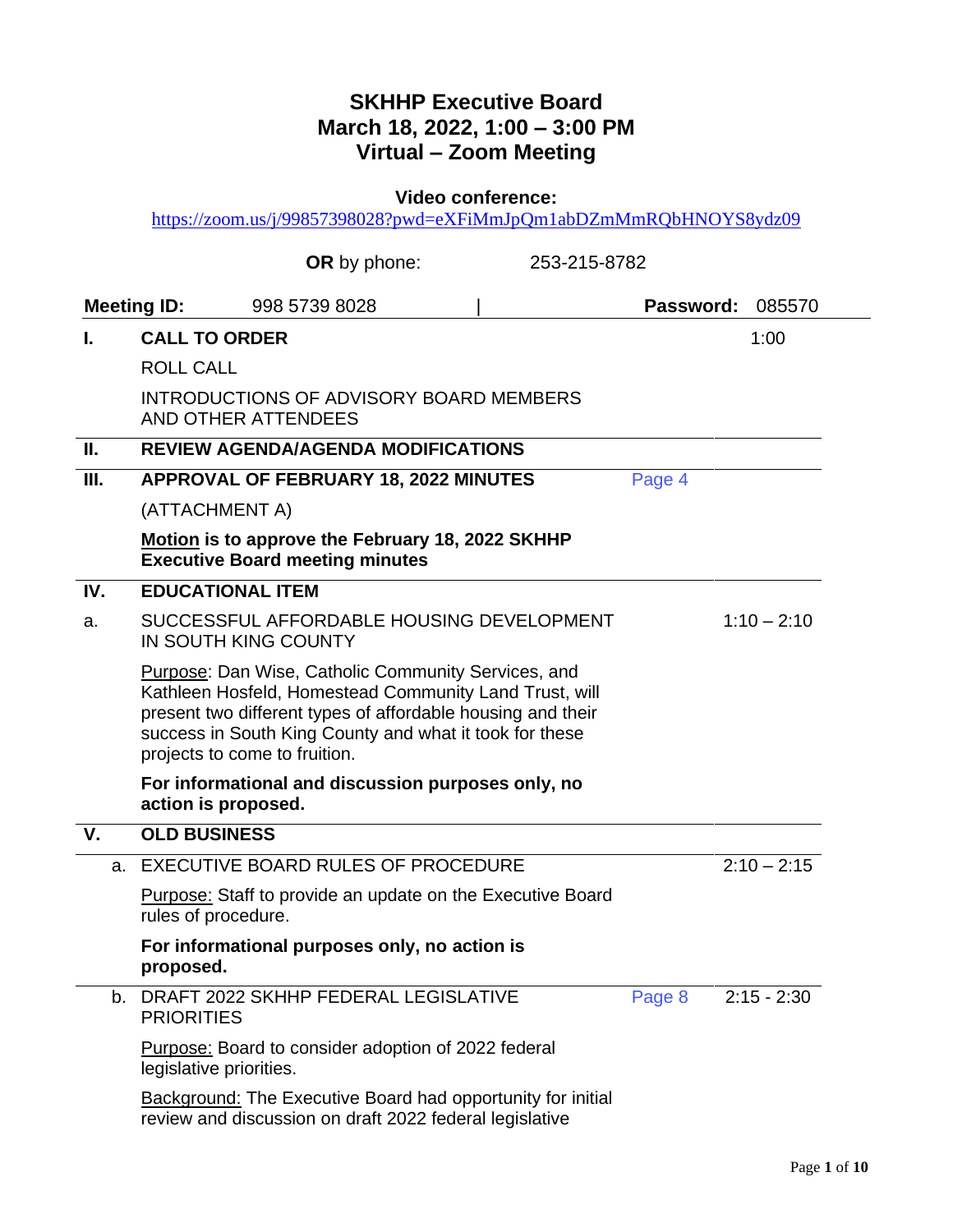priorities at their February meeting. Staff incorporated the feedback received and sent out a revised draft for Board members to review and discuss with their individual Councils and staff as necessary to consider adoption at the March meeting.

Building agreement on federal legislative priorities is part of SKHHP's annual work plan, establishing consensus amongst South King County jurisdictions provides a unified voice for advocacy, builds support and awareness for SKHHP, and helps further SKHHP's overall mission and goals.

Included in the draft federal legislative priorities are components of the Build Back Better Plan that are consistent with SKHHP's mission and goals to increase access to affordable housing and build upon previous SKHHP legislative agendas. Establishing a safe parking program is a bill cosponsored by Congressman Smith, supported by King County Regional Homelessness Authority, and consistent with SKHHP's mission and goals to increase housing stability and reduce homelessness. Also included is direct funding support for SKHHP's housing capital fund which is consistent with previous applications for direct federal appropriations.

Staff presentation: Angela San Filippo

### **Motion is to approve Resolution 2022-01 2022 SKHHP Federal Legislative Priorities**

#### **VI. NEW BUSINESS**

a. 2020-2021 SKHHP PARTNER HOUSING SUMMARY

Purpose: Share out a jurisdiction level summary of housing related policy and programs implemented during 2020 and 2021.

Background: Through SKHHP progress and budget reports, SKHHP staff report out the actions taken by the SKHHP Executive Board and the work that SKHHP staff does to support those actions. This inadvertently leaves out exceptional work that is being done at the jurisdictional level to address housing quality and stability, increase the supply and diversity of housing, and expand funding support for affordable housing.

Through the SKHHP staff work group and the South King County planners group (SoKiHo), staff are collaborating on much of this work on a regular basis. Staff's intent is to bring forward an annual summary alongside the SKHHP annual report so that the SKHHP Executive Board and our stakeholders are able to see a fuller picture of the work

 $2:30 - 2:45$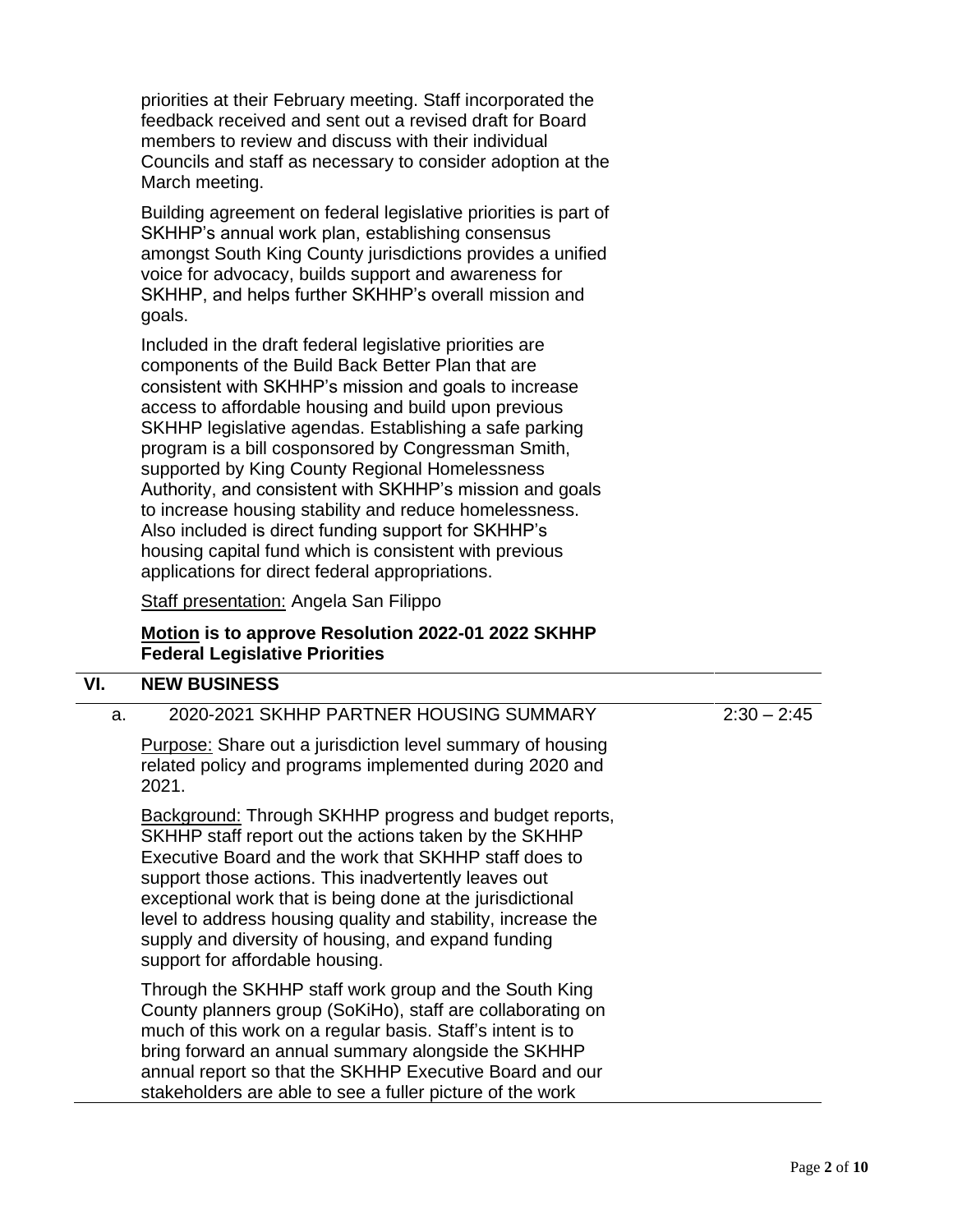|      | being done to increase access to affordable housing and<br>increase housing stability in South King County.                                                                                                                                                                                                                                                                                                                                                                                                |               |
|------|------------------------------------------------------------------------------------------------------------------------------------------------------------------------------------------------------------------------------------------------------------------------------------------------------------------------------------------------------------------------------------------------------------------------------------------------------------------------------------------------------------|---------------|
|      | <b>Staff presentation: Angela San Filippo</b>                                                                                                                                                                                                                                                                                                                                                                                                                                                              |               |
|      | For informational and discussion purposes only, no<br>action is being proposed.                                                                                                                                                                                                                                                                                                                                                                                                                            |               |
| b.   | 2022 STATE LEGISLATIVE SESSION WRAP-UP                                                                                                                                                                                                                                                                                                                                                                                                                                                                     | $2:45 - 2:55$ |
|      | Purpose: Staff to provide a summary of the 2022 state<br>legislative session as it pertains to SKHHP's priorities and<br>other housing related legislation.                                                                                                                                                                                                                                                                                                                                                |               |
|      | Background: SKHHP adopted 2022 state legislative<br>priorities in December 2021. Those priorities included:                                                                                                                                                                                                                                                                                                                                                                                                |               |
|      | Increase assistance to tenants, landlords, and<br>homeowners as the eviction moratorium ends.<br>Provide local option tools and incentives to diversity<br>$\bullet$<br>housing supply.<br>Provide funding support for comprehensive plan<br>updates.<br>Increase existing funding sources for affordable housing<br>and authorize new, less regressive sources.<br>Support funding and policy decisions that reflect the role<br>$\bullet$<br>of affordable homeownership in ensuring wealth<br>building. |               |
|      | Staff presentation: Angela San Filippo                                                                                                                                                                                                                                                                                                                                                                                                                                                                     |               |
|      | For informational and discussion purposes only, no<br>action is proposed.                                                                                                                                                                                                                                                                                                                                                                                                                                  |               |
| VII. | <b>UPDATES/ANNOUNCEMENTS (as time allows)</b>                                                                                                                                                                                                                                                                                                                                                                                                                                                              |               |

**VIII. ADJOURN**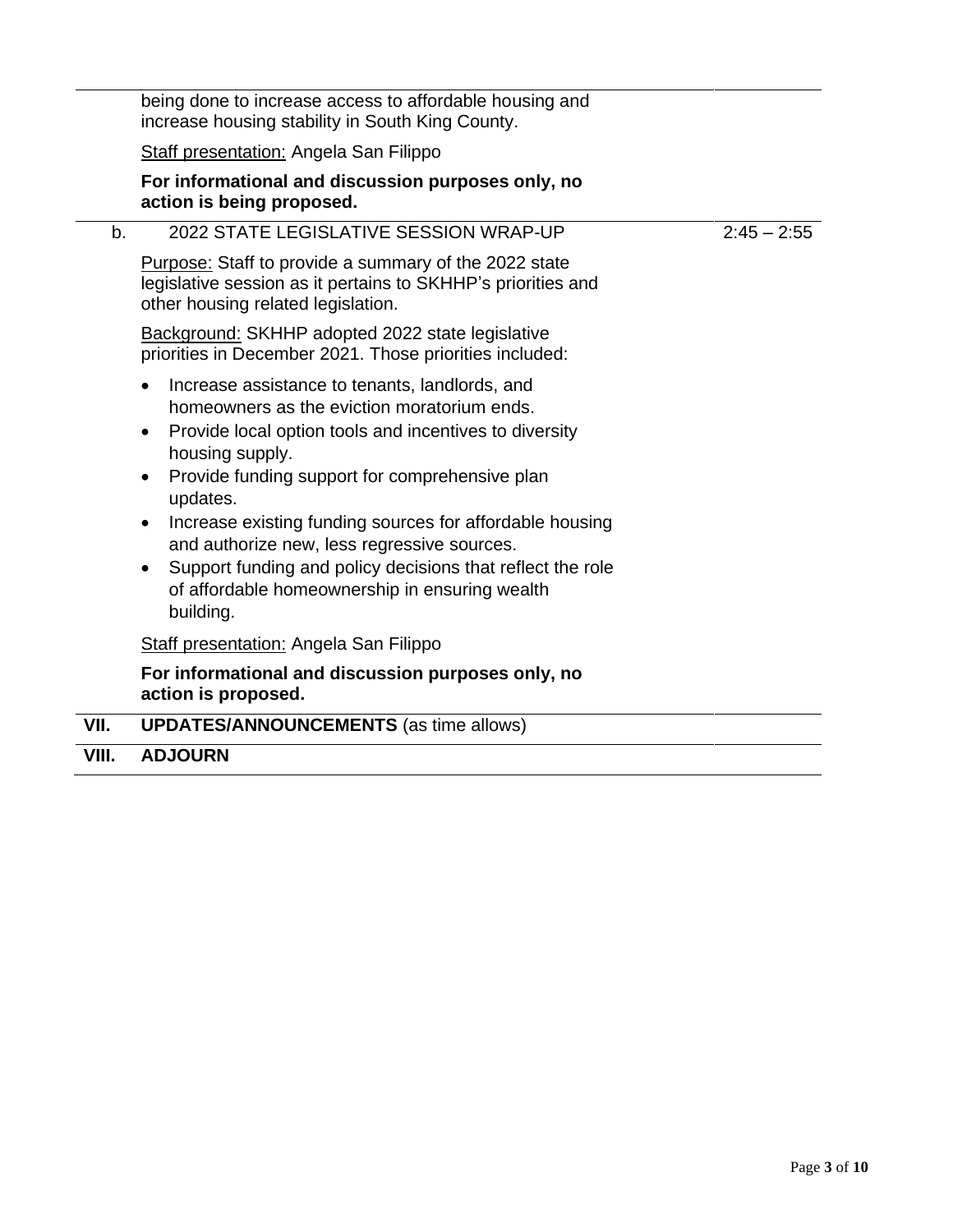#### **RESOLUTION NO. 2022-01**

### <span id="page-3-0"></span>A RESOLUTION OF THE EXECUTIVE BOARD OF THE SOUTH KING COUNTY HOUSING AND HOMELESSNESS PARTNERS, ADOPTING 2022 FEDERAL POLICY PRIORITIES

WHEREAS, the South King Housing and Homelessness Partners (SKHHP) Executive Board has agreed to advocate for certain federal policy issues for 2022; and

WHEREAS, the actions of federal legislation can have a profound effect on local, regional, and state issues, services, and funding which can impact SKHHP's ability to pursue its mission and goals, and each participating jurisdiction's ability to provide local services to its residents; and

WHEREAS, the SKHHP Executive Board recognizes these priorities are not all encompassing, in that certain additional items may arise during the year that require support or opposition; and

WHEREAS, the SKHHP Executive Board believes it is appropriate to communicate its position regarding issues affecting housing and homelessness issues that may come before the United States Legislators; and

WHEREAS, the SKHHP Executive Board agreed to these priorities at the SKHHP Executive Board meeting on March 18, 2022.

NOW, THEREFORE, THE EXECUTIVE BOARD RESOLVES as follows:

**Section 1.** The SKHHP Executive Board adopts the SKHHP 2022 Federal Policy Priorities as shown in Attachment A.

**Section 2.** SKHHP staff shall distribute these legislative priorities to appropriate Federal representatives and to other government entities and organizations.

**Section 3.** SKHHP staff shall work with other organizations and agencies with shared policy priorities and advocate, testify, and/or otherwise promote legislative support for the SKHHP priorities.

**Section 4.** This Resolution will take effect and be in full force on passage and signatures.

Dated and Signed this \_\_\_\_\_\_ day of \_\_\_\_\_\_\_\_\_\_\_\_\_\_\_\_\_\_, 2022.

### **SOUTH KING HOUSING AND HOMELESSNESS PARTNERS**

NANCY BACKUS, CHAIR

\_\_\_\_\_\_\_\_\_\_\_\_\_\_\_\_\_\_\_\_\_\_\_\_\_\_\_\_